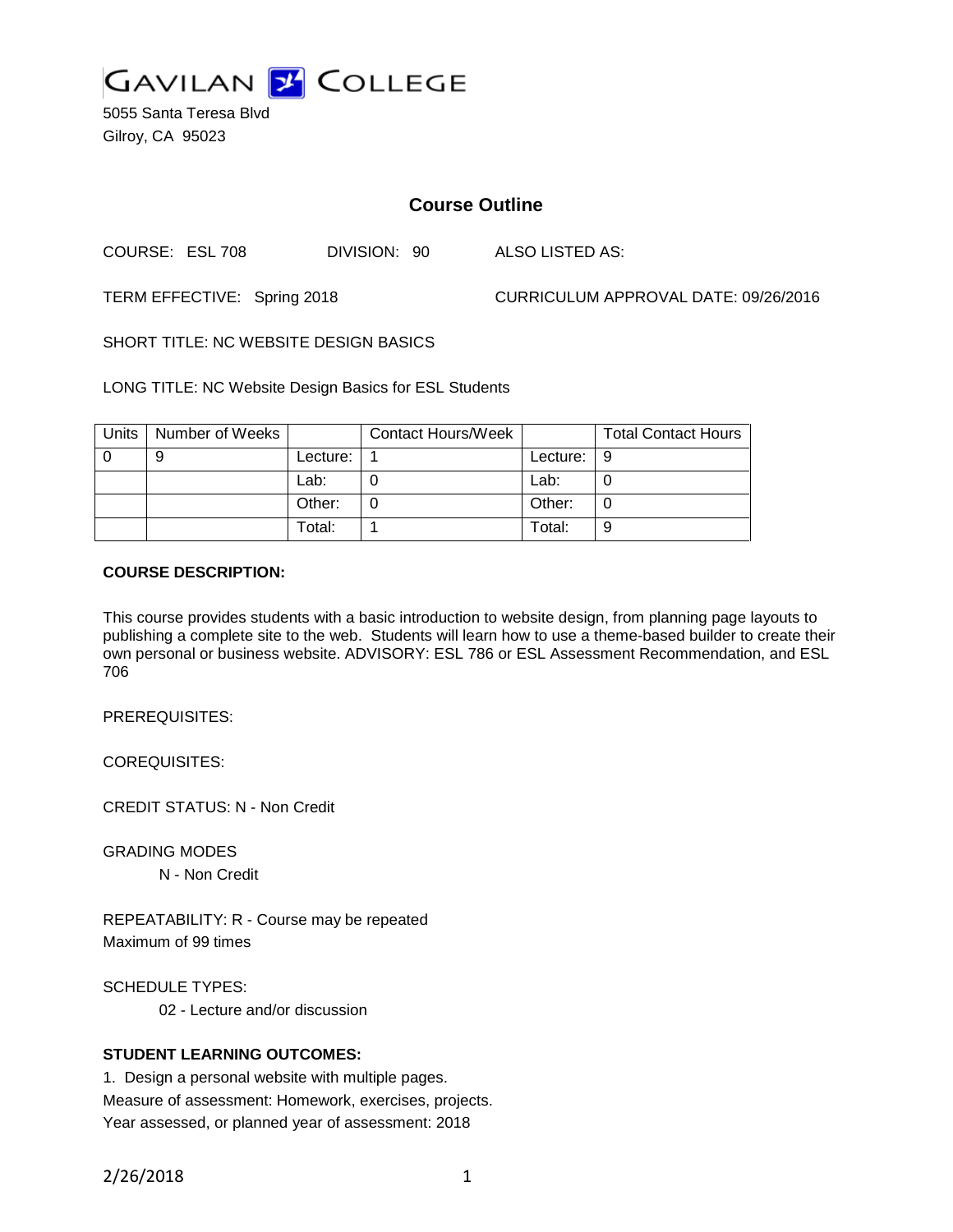Semester: Summer

Institution Outcome Map: 1. Communication, 5. Aesthetic Responsiveness, 7. Content Specific

2. Utilize a designated WYSIWYG web editor to create and manipulate content on a personal or business website.

Measure of assessment: Homework, exercises, projects.

Year assessed, or planned year of assessment: 2018

Semester: Summer

Institution Outcome Map: 1. Communication, 5. Aesthetic Responsiveness, 7. Content Specific

3. Create web pages utilizing a variety of fonts and images.

Measure of assessment: Homework, exercises, projects.

Year assessed, or planned year of assessment: 2018

Semester: Summer

Institution Outcome Map: 5. Aesthetic Responsiveness, 7. Content Specific

4. Publish a self-designed website for it to be viewed by others.

Measure of assessment: Final project.

Year assessed, or planned year of assessment: 2018

Semester: Summer

Institution Outcome Map: 3. Information Competency, 7. Content Specific

#### CONTENT, STUDENT PERFORMANCE OBJECTIVES, OUT-OF-CLASS ASSIGNMENTS

Curriculum Approval Date: 09/26/2016

1 Hour

Content: Review course syllabus, lab requirements and rules; What is a website? What do you get for free?; Business Name v. Domain Name; Building a website with code, WYSIWYG web editors, and theme based website builders.

Student Performance Objectives: Develop a Business Name, Domain Name, and goal for a website.

Out-of-Class Assignment: Brainstorm further Business Names, Domain Names, and goals for a website. 1 Hour

Content: Introduction to a theme-based website builder, the editor, and page layouts; add and format text; add and resize an image or logo.

Student Performance Objectives: Choose a responsive theme and create the main web page.

Out-of-Class Assignment: Add to the website design and further develop the main page.

1 Hour

Content: Navigate in the editor; explore page layouts.

Student Performance Objectives: Navigate in the editor and create more pages.

Out-of-Class Assignment: Develop website.

1 Hour

Content: Introduce forms and viewing modes; switch and manage themes.

Student Performance Objectives: Use different forms and change themes.

Out-of-Class Assignment: Develop website.

1 Hour

Content: Introduce apps and widgets; how to make money with your website; how to build a store.

Student Performance Objectives: Add an app or widget to a website and build a store.

Out-of-Class Assignment: Develop website and view online video on "Building an Online Store".

1 Hour

Content: Test and publish and unpublish a website.

Student Performance Objectives: Test and publish a website.

Out-of-Class Assignment: Develop website.

1 Hour

2/26/2018 2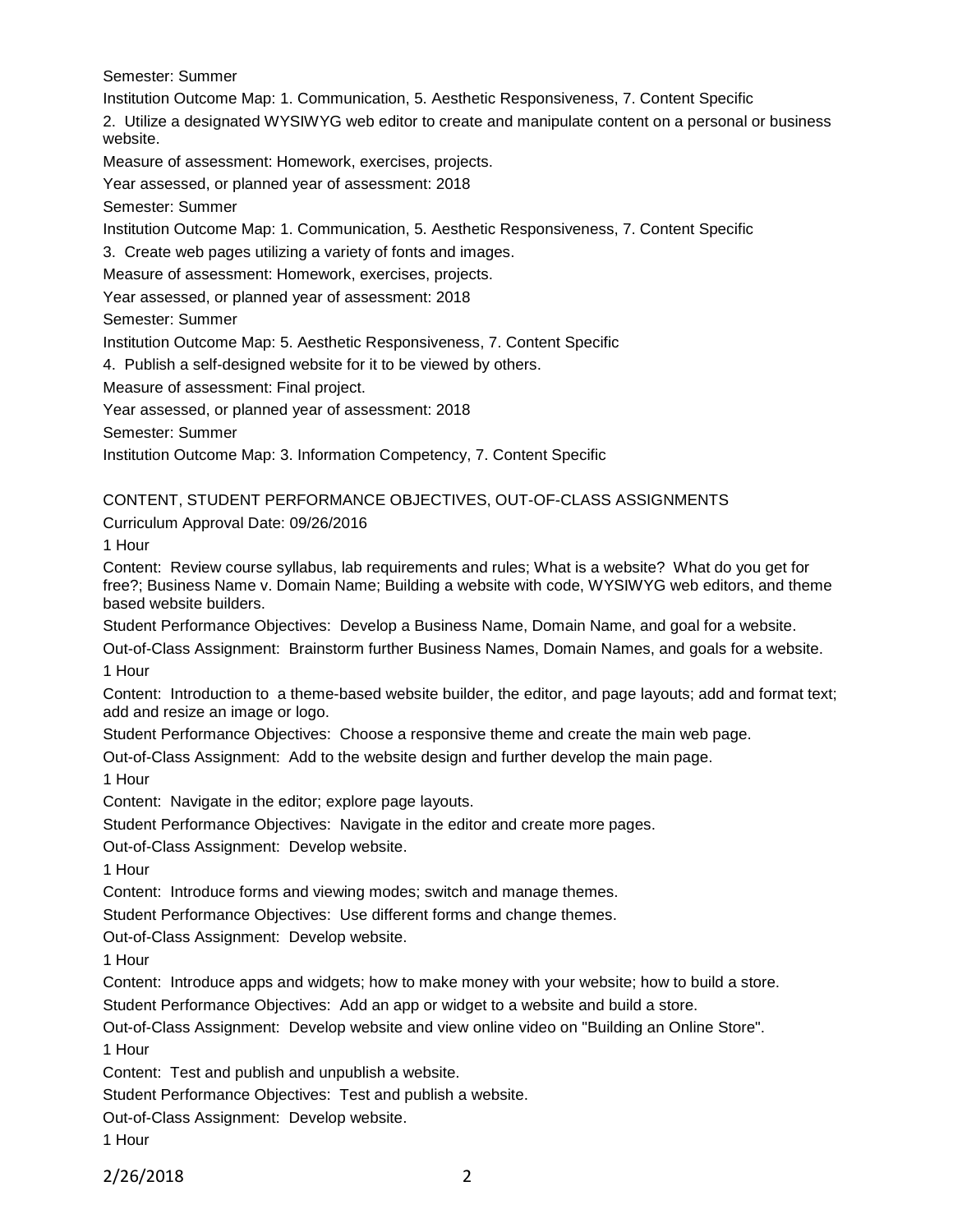Content: Explore the site dashboard; introduce search engine optimization (SEO).

Student Performance Objectives: Use the dashboard to collect site information and statistics.

Out-of-Class Assignment: Develop website.

1 Hour

Content: Being social by blogging and connecting to social media sites; introduction to Advanced Options.

Student Performance Objectives: Start a blog.

Out-of-Class Assignment: Develop a blog and send emails to customers.

1 Hour

Content: Demonstrate final website.

Student Performance Objectives: Demonstrate final website.

# **METHODS OF INSTRUCTION:**

Lecture and application; use of computers, computer tutorials and video.

# **METHODS OF EVALUATION:**

Skill demonstrations Percent of total grade: 80.00 % Class performances. Other methods of evaluation Percent of total grade: 20.00 % Final project.

**REPRESENTATIVE TEXTBOOKS:**

n/a

#### **ARTICULATION and CERTIFICATE INFORMATION**

Associate Degree: CSU GE: IGETC: CSU TRANSFER: Not Transferable UC TRANSFER: Not Transferable

SUPPLEMENTAL DATA: Basic Skills: B Classification: K Noncredit Category: A Cooperative Education: Program Status: 1 Program Applicable Special Class Status: N CAN: CAN Sequence: CSU Crosswalk Course Department: CSU Crosswalk Course Number: Prior to College Level: G Non Credit Enhanced Funding: N

2/26/2018 3